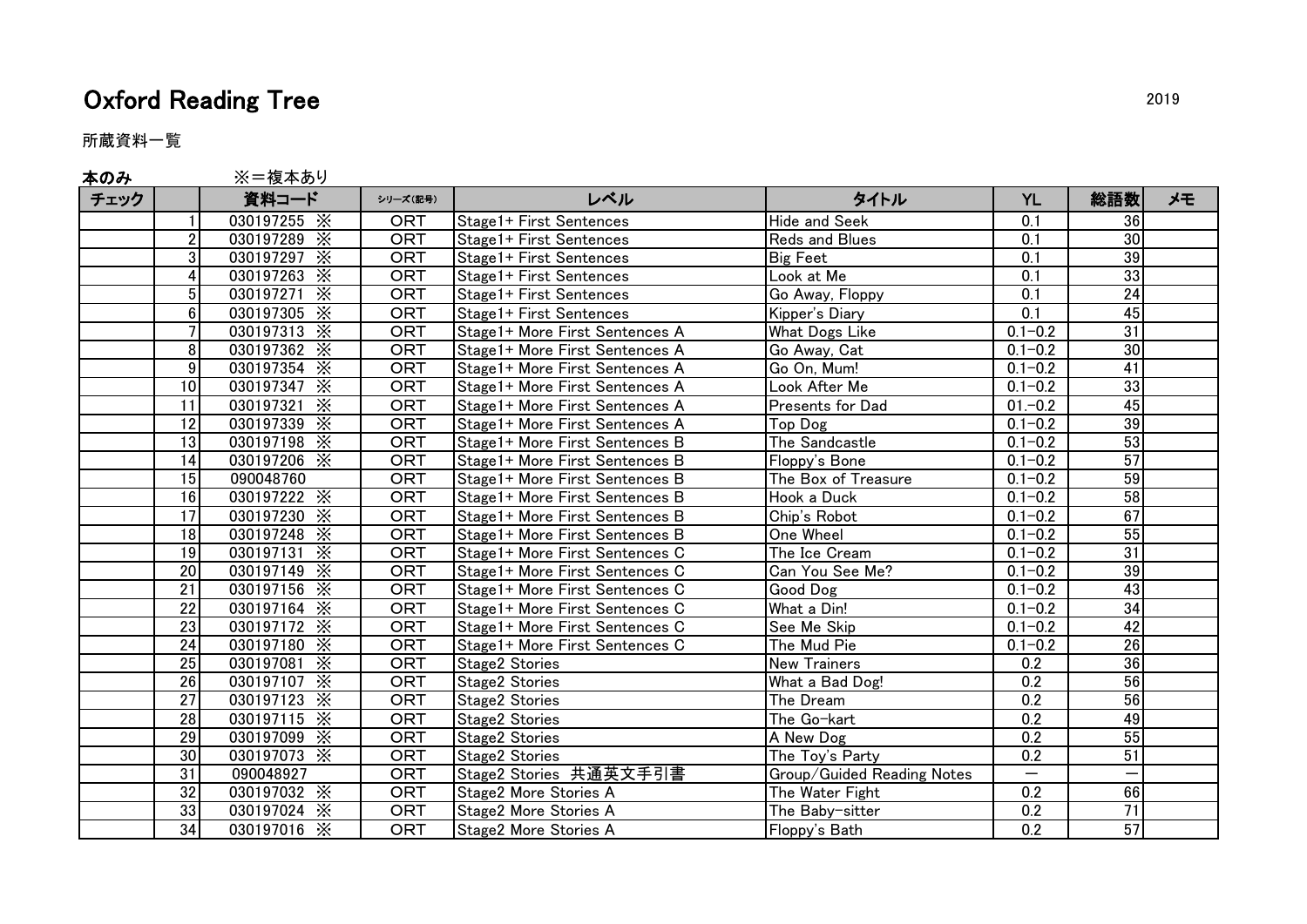| 35              | 030197040 $\times$ | <b>ORT</b> | Stage2 More Stories A          | Kipper's Balloon           | 0.2                      | 62              |
|-----------------|--------------------|------------|--------------------------------|----------------------------|--------------------------|-----------------|
| 36              | 030197065 X        | <b>ORT</b> | Stage2 More Stories A          | Kipper's Birthday          | 0.2                      | 58              |
| $\overline{37}$ | 030197057 X        | <b>ORT</b> | Stage2 More Stories A          | Spots!                     | 0.2                      | 54              |
| $\overline{38}$ | 030196976 X        | <b>ORT</b> | Stage2 More Stories B          | The Foggy Day              | 0.2                      | 67              |
| 39              | 030196968 X        | <b>ORT</b> | Stage2 More Stories B          | The Wobbly Tooth           | 0.2                      | 70              |
| 40              | 030196984 X        | <b>ORT</b> | Stage2 More Stories B          | Biff's Aeroplane           | 0.2                      | 63              |
| 41              | 030197008 X        | <b>ORT</b> | Stage2 More Stories B          | The Chase                  | 0.2                      | $\overline{81}$ |
| $\overline{42}$ | 030196992 $\times$ | <b>ORT</b> | Stage2 More Stories B          | Floppy the Hero            | 0.2                      | $\overline{74}$ |
| 43              | 030196950 X        | <b>ORT</b> | Stage2 More Stories B          | Kipper's Laces             | 0.2                      | 63              |
| 44              | 030196315 $\times$ | <b>ORT</b> | <b>Stage2 First Sentences</b>  | Put It Back                | $0.2 - 0.3$              | 93              |
| 45              | 030196307 X        | <b>ORT</b> | <b>Stage2 First Sentences</b>  | Poor Floppy                | $0.2 - 0.3$              | $\overline{77}$ |
| 46              | 030196299 X        | ORT        | <b>Stage2 First Sentences</b>  | The Big Egg                | $0.2 - 0.3$              | 69              |
| $\overline{47}$ | 030196331 X        | <b>ORT</b> | <b>Stage2 First Sentences</b>  | A Present for Mum          | $0.2 - 0.3$              | $\overline{77}$ |
| 48              | 030196349 X        | <b>ORT</b> | <b>Stage2 First Sentences</b>  | The Hole in the Sand       | $0.2 - 0.3$              | 79              |
| 49              | 030196323 X        | <b>ORT</b> | <b>Stage2 First Sentences</b>  | In a Bit                   | $0.2 - 0.3$              | 83              |
| 50              | 030196281 $\times$ | <b>ORT</b> | Stage2 First Sentences 共通英文手引書 | Group/Guided Reading Notes | $\qquad \qquad$          |                 |
| 51              | 030196893 X        | <b>ORT</b> | Stage3 Stories                 | By the Stream              | 0.3                      | $\overline{71}$ |
| 52              | 030196919 X        | <b>ORT</b> | Stage3 Stories                 | A Cat in the Tree          | $\overline{0.3}$         | 79              |
| 53              | 030196935 X        | <b>ORT</b> | Stage3 Stories                 | The Egg Hunt               | $\overline{0.3}$         | 87              |
| 54              | 030196927 $\times$ | <b>ORT</b> | Stage3 Stories                 | Nobody Wanted to Play      | 0.3                      | 79              |
| 55              | 030196901 X        | <b>ORT</b> | Stage3 Stories                 | The Rope Swing             | 0.3                      | $\overline{77}$ |
| 56              | 030196943 $\times$ | <b>ORT</b> | Stage3 Stories                 | On The Sand                | 0.3                      | 75              |
| 57              | 030196810 X        | <b>ORT</b> | Stage3 More Stories A          | Strawberry Jam             | 0.3                      | 77              |
| 58              | 030196828 X        | <b>ORT</b> | Stage3 More Stories A          | Kipper the Clown           | 0.3                      | 69              |
| 59              | 030196802 X        | <b>ORT</b> | Stage3 More Stories A          | The Jumble Sale            | 0.3                      | 81              |
| 60              | 030196786 X        | <b>ORT</b> | Stage3 More Stories A          | Kipper's Idea              | 0.3                      | 78              |
| 61              | 030196794 X        | ORT        | Stage3 More Stories A          | At the Seaside             | $\overline{0.3}$         | 84              |
| 62              | 030196778 X        | <b>ORT</b> | Stage3 More Stories A          | The Snowman                | 0.3                      | $\overline{76}$ |
| 63              | 030196737 X        | <b>ORT</b> | Stage3 More Stories B          | At the Pool                | 0.3                      | 84              |
| 64              | 030196711 X        | <b>ORT</b> | Stage3 More Stories B          | The Barbecue               | 0.3                      | 73              |
| 65              | 030196752 $\times$ | <b>ORT</b> | Stage3 More Stories B          | <b>Book Week</b>           | 0.3                      | 67              |
| 66              | 030196745 X        | <b>ORT</b> | Stage3 More Stories B          | Bull's-eye!                | 0.3                      | 81              |
| 67              | 030196729 X        | <b>ORT</b> | Stage3 More Stories B          | The Carnival               | 0.3                      | အွ              |
| 68              | 030196760 X        | ORT        | Stage3 More Stories B          | The Cold Day               | $\overline{0.3}$         | 80              |
| 69              | 030196703          | <b>ORT</b> | Stage3 More Stories B 共通英文手引書  | Group/Guided Reading Notes | $\overline{\phantom{m}}$ |                 |
| 70              | 030196885 X        | <b>ORT</b> | <b>Stage3 First Sentences</b>  | The Duck Race              | $0.3 - 0.4$              | 89              |
| $\overline{71}$ | 030196877 X        | <b>ORT</b> | <b>Stage3 First Sentences</b>  | Sniff                      | $0.3 - 0.4$              | 125             |
| $\overline{72}$ | 030196869 $\times$ | <b>ORT</b> | <b>Stage3 First Sentences</b>  | <b>Pond Dipping</b>        | $0.3 - 0.4$              | 82              |
| 73              | 030196851 X        | <b>ORT</b> | <b>Stage3 First Sentences</b>  | The Ice Rink               | $0.3 - 0.4$              | 90              |
| 74              | 030196844 $\times$ | <b>ORT</b> | <b>Stage3 First Sentences</b>  | The Mud Bath               | $0.3 - 0.4$              | 90              |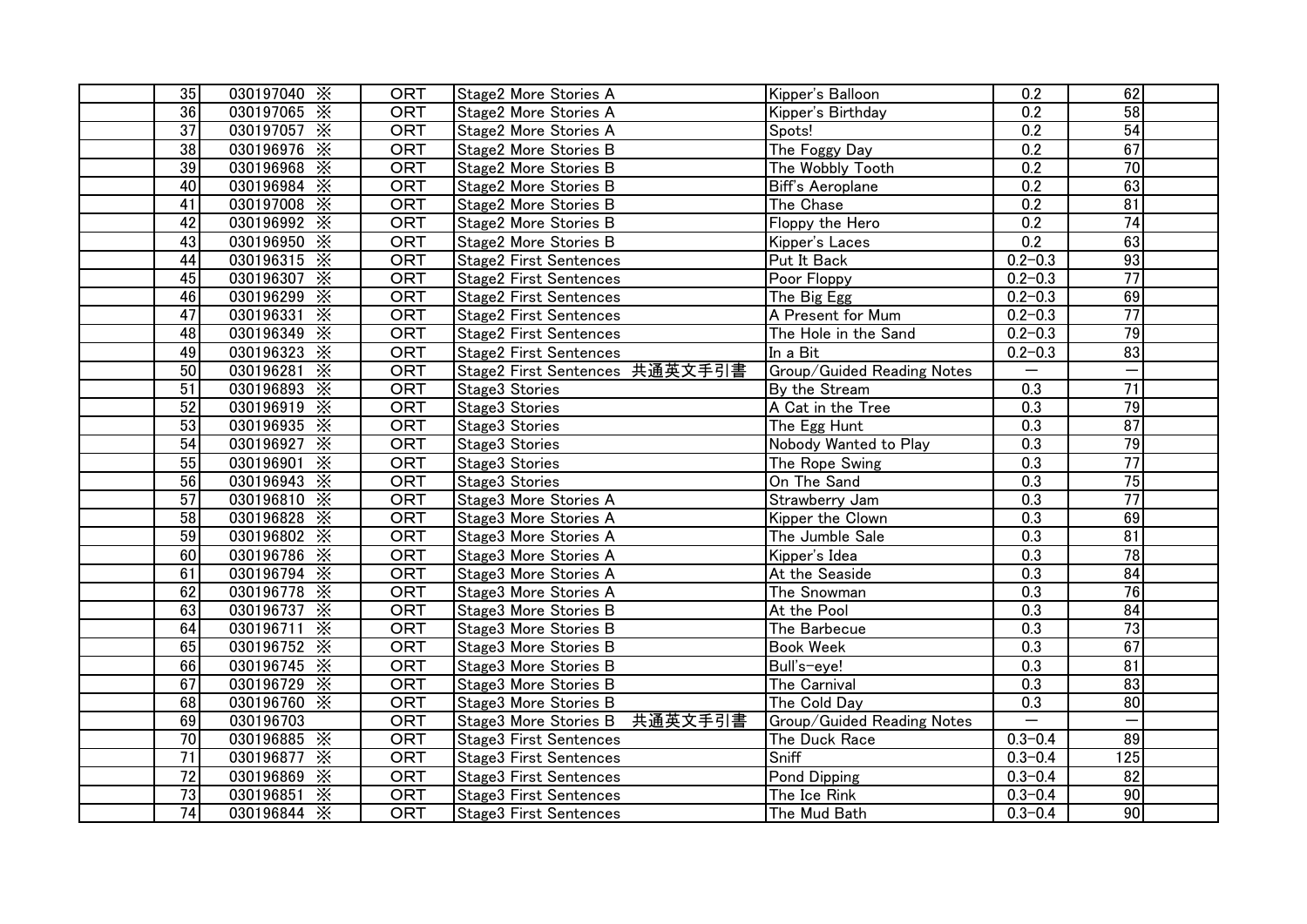| 75              | 030196836 X | <b>ORT</b> | <b>Stage3 First Sentences</b> | The Steel Band             | $0.3 - 0.4$      | 94               |
|-----------------|-------------|------------|-------------------------------|----------------------------|------------------|------------------|
| 76              | 090049362   | <b>ORT</b> | <b>Stage4 Stories</b>         | 1. House for Sale          | 0.4              | 109              |
| $\overline{77}$ | 090049370   | <b>ORT</b> | Stage4 Stories                | 2. The New House           | 0.4              | 120              |
| 78              | 090049388   | <b>ORT</b> | Stage4 Stories                | 3.Come In!                 | 0.4              | 109              |
| 79              | 090049396   | <b>ORT</b> | <b>Stage4 Stories</b>         | 4.The Secret Room          | 0.4              | 195              |
| 80              | 090049404   | <b>ORT</b> | <b>Stage4 Stories</b>         | 5.The Play                 | 0.4              | $\overline{203}$ |
| $\overline{81}$ | 090049412   | <b>ORT</b> | Stage4 Stories                | 6.The Storm                | 0.4              | 188              |
| 82              | 090049479   | <b>ORT</b> | Stage4 More Stories A         | The Balloon                | 0.4              | 177              |
| $\overline{83}$ | 090049461   | <b>ORT</b> | Stage4 More Stories A         | The Camcorder              | 0.4              | 182              |
| 84              | 090049420   | <b>ORT</b> | Stage4 More Stories A         | Nobody Got Wet             | $\overline{0.4}$ | 97               |
| 85              | 090049446   | <b>ORT</b> | Stage4 More Stories A         | Poor Old Mum!              | 0.4              | 84               |
| $\overline{86}$ | 090049453   | <b>ORT</b> | Stage4 More Stories A         | The Wedding                | 0.4              | 197              |
| $\overline{87}$ | 090049438   | <b>ORT</b> | Stage4 More Stories A         | The Weather Vane           | 0.4              | 107              |
| 88              | 090049487   | <b>ORT</b> | Stage4 More Stories A 共通英文手引書 | Group/Guided Reading Notes |                  |                  |
| 89              | 090049503   | <b>ORT</b> | Stage4 More Stories B         | Swap!                      | 0.4              | 109              |
| $\overline{90}$ | 090049537   | <b>ORT</b> | Stage4 More Stories B         | The Dragon Dance           | 0.4              | 192              |
| 91              | 090049511   | <b>ORT</b> | Stage4 More Stories B         | The Flying Elephant        | 0.4              | 135              |
| 92              | 090049545   | <b>ORT</b> | Stage4 More Stories B         | Everyone Got Wet           | 0.4              | 200              |
| 93              | 090049495   | <b>ORT</b> | Stage4 More Stories B         | Wet Paint                  | 0.4              | 122              |
| 94              | 090049529   | ORT        | Stage4 More Stories B         | The Scarf                  | 0.4              | 220              |
| 95              | 090049602   | <b>ORT</b> | Stage4 More Stories C         | An Important Case          | 0.5              | 187              |
| 96              | 090049594   | <b>ORT</b> | Stage4 More Stories C         | Tug of War                 | 0.5              | 164              |
| 97              | 090049552   | <b>ORT</b> | Stage4 More Stories C         | Dad's Jacket               | 0.5              | 151              |
| $\overline{98}$ | 090049560   | <b>ORT</b> | Stage4 More Stories C         | Stuck in the Mud           | 0.5              | 133              |
| 99              | 090049578   | <b>ORT</b> | Stage4 More Stories C         | The Den                    | 0.5              | 143              |
| 100             | 090049586   | <b>ORT</b> | Stage4 More Stories C         | Look Smart                 | 0.5              | 189              |
| 101             | 090049610   | <b>ORT</b> | Stage5 Stories                | 1. The Magic Key           | 0.5              | 273              |
| 102             | 090049628   | <b>ORT</b> | Stage5 Stories                | 2. Pirate Adventure        | 0.5              | 330              |
| 103             | 090049636   | <b>ORT</b> | Stage5 Stories                | 3. The Dragon Tree         | 0.5              | 294              |
| 104             | 090049644   | <b>ORT</b> | Stage5 Stories                | 4.Gran                     | 0.5              | 309              |
| 105             | 090049651   | <b>ORT</b> | Stage5 Stories                | 5. Castle Adventure        | 0.5              | 306              |
| 106             | 090049669   | <b>ORT</b> | Stage5 Stories                | 6. Village in the Snow     | 0.5              | 329              |
| 107             | 090049719   | <b>ORT</b> | Stage5 More Stories A         | The Great Race             | 0.5              | 324              |
| 108             | 090049727   | <b>ORT</b> | Stage5 More Stories A         | A Monster Mistake          | 0.5              | 334              |
| 109             | 090049701   | ORT        | Stage5 More Stories A         | It's Not Fair              | 0.5              | 349              |
| 110             | 090049685   | <b>ORT</b> | Stage5 More Stories A         | Underground Adventure      | 0.5              | 292              |
| 111             | 090049693   | <b>ORT</b> | Stage5 More Stories A         | Vanishing Cream            | 0.5              | 313              |
| 112             | 090049677   | <b>ORT</b> | Stage5 More Stories A         | The Whatsit                | 0.5              | 305              |
| 113             | 090049743   | <b>ORT</b> | Stage5 More Stories B         | <b>Camping Adventure</b>   | 0.5              | 332              |
| 114             | 090049776   | <b>ORT</b> | Stage5 More Stories B         | A New Classroom            | 0.5              | 325              |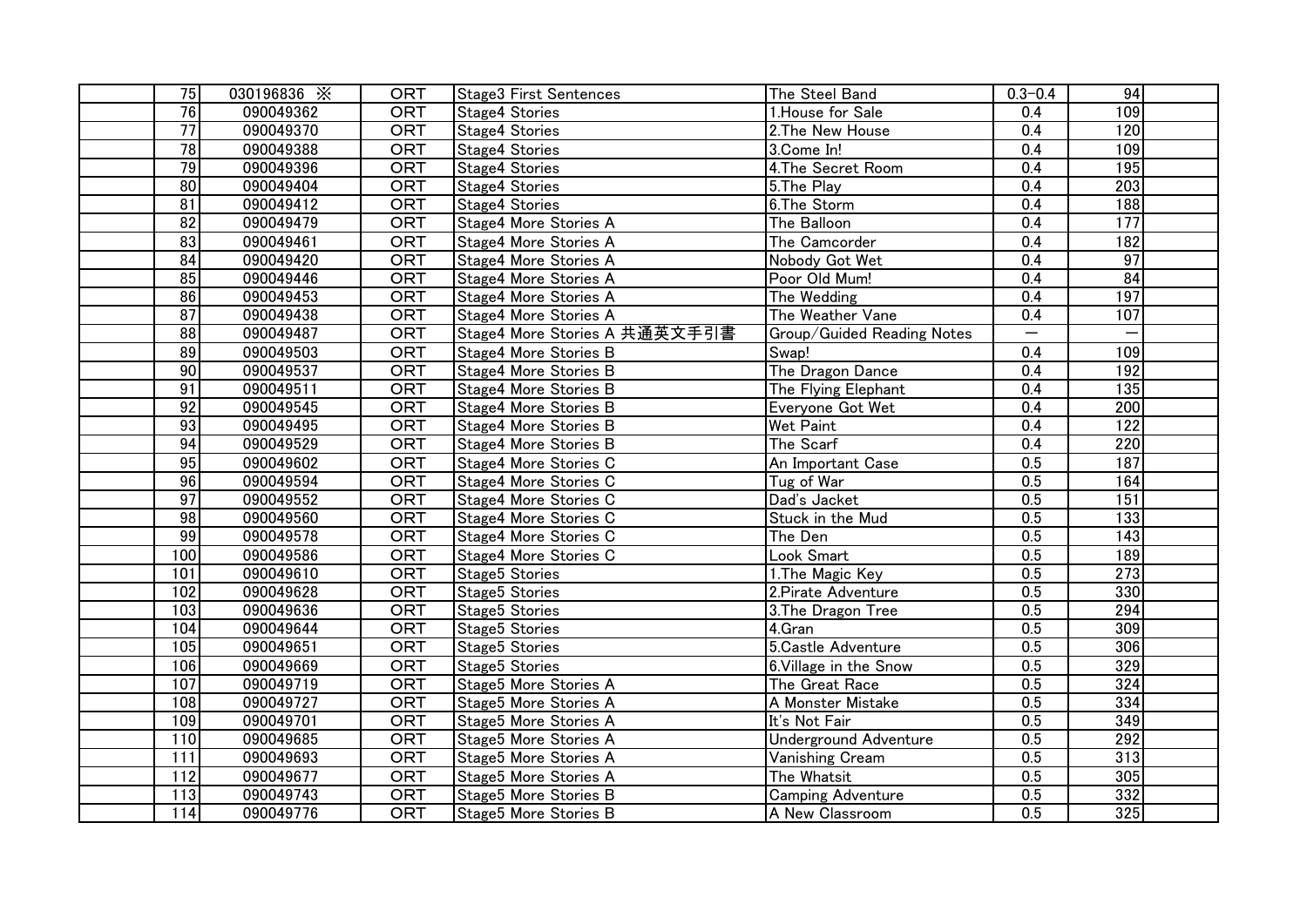| 115              | 090049784 | <b>ORT</b> | Stage5 More Stories B | Mum to the Rescue        | 0.5              | 348              |
|------------------|-----------|------------|-----------------------|--------------------------|------------------|------------------|
| 116              | 090049735 | <b>ORT</b> | Stage5 More Stories B | The New Baby             | 0.5              | 360              |
| 117              | 090049768 | <b>ORT</b> | Stage5 More Stories B | Noah's Ark Adventure     | $\overline{0.5}$ | 365              |
| 118              | 090049750 | <b>ORT</b> | Stage5 More Stories B | Scarecrows               | 0.5              | 318              |
| 119              | 090049792 | <b>ORT</b> | Stage5 More Stories C | <b>Sleeping Beauty</b>   | 0.5              | 321              |
| 120              | 090049800 | <b>ORT</b> | Stage5 More Stories C | The Adventure Park       | 0.5              | 330              |
| 121              | 090049818 | <b>ORT</b> | Stage5 More Stories C | Kipper and the Trolls    | 0.5              | 360              |
| 122              | 090049826 | <b>ORT</b> | Stage5 More Stories C | Safari Adventure         | 0.5              | 324              |
| 123              | 090049842 | <b>ORT</b> | Stage5 More Stories C | <b>Drawing Adventure</b> | 0.5              | 368              |
| $\frac{1}{24}$   | 090049834 | <b>ORT</b> | Stage5 More Stories C | Dad's Run                | 0.5              | 347              |
| 125              | 090049883 | <b>ORT</b> | Stage6 Stories        | Land of the Dinosaurs    | 0.6              | 483              |
| 126              | 090049859 | <b>ORT</b> | Stage6 Stories        | In the Garden            | 0.6              | 443              |
| 127              | 090049867 | <b>ORT</b> | Stage6 Stories        | Kipper and the Giant     | 0.6              | 482              |
| $\overline{128}$ | 090049875 | <b>ORT</b> | Stage6 Stories        | The Outing               | 0.6              | 509              |
| 129              | 090049891 | <b>ORT</b> | Stage6 Stories        | Robin Hood               | 0.6              | 614              |
| 130              | 090049909 | <b>ORT</b> | Stage6 Stories        | The Treasure Chest       | 0.6              | 737              |
| 131              | 090049925 | <b>ORT</b> | Stage6 More Stories A | Mirror Island            | $0.6 - 0.7$      | $\overline{547}$ |
| 132              | 090049966 | <b>ORT</b> | Stage6 More Stories A | The Shiny Key            | $0.6 - 0.7$      | 490              |
| 133              | 090049941 | <b>ORT</b> | Stage6 More Stories A | Christmas Adventure      | $0.6 - 0.7$      | 466              |
| 134              | 090049958 | ORT        | Stage6 More Stories A | The Go-kart Race         | $0.6 - 0.7$      | 475              |
| $\overline{135}$ | 090049917 | <b>ORT</b> | Stage6 More Stories A | A Fright in the Night    | $0.6 - 0.7$      | 480              |
| 136              | 090049933 | <b>ORT</b> | Stage6 More Stories A | The Laughing Princess    | $0.6 - 0.7$      | 470              |
| $\overline{137}$ | 090049974 | <b>ORT</b> | Stage6 More Stories B | Paris Adventure          | $0.6 - 0.7$      | 486              |
| 138              | 090049982 | <b>ORT</b> | Stage6 More Stories B | The Stolen Crown Part 1  | $0.6 - 0.7$      | 563              |
| 139              | 090049990 | <b>ORT</b> | Stage6 More Stories B | The Stolen Crown Part 2  | $0.6 - 0.7$      | 522              |
| 140              | 090050022 | <b>ORT</b> | Stage6 More Stories B | Olympic Adventure        | $0.6 - 0.7$      | $\overline{517}$ |
| 141              | 090050014 | <b>ORT</b> | Stage6 More Stories B | Homework!                | $0.6 - 0.7$      | 519              |
| 142              | 090050006 | <b>ORT</b> | Stage6 More Stories B | Ship in Trouble          | $0.6 - 0.7$      | 534              |
| 143              | 090050055 | <b>ORT</b> | Stage7 Stories        | The Broken Roof          | $0.7 - 0.8$      | 983              |
| 144              | 090050048 | <b>ORT</b> | Stage7 Stories        | Lost in the Jungle       | $0.7 - 0.8$      | 969              |
| $\overline{145}$ | 090050063 | <b>ORT</b> | Stage7 Stories        | The Lost Key             | $0.7 - 0.8$      | 1050             |
| 146              | 090050030 | ORT        | Stage7 Stories        | <b>Red Planet</b>        | $0.7 - 0.8$      | 904              |
| 147              | 090050071 | <b>ORT</b> | Stage7 Stories        | The Willow Pattern Plot  | $0.7 - 0.8$      | 928              |
| 148              | 090050089 | <b>ORT</b> | Stage7 Stories        | Submarine Adventure      | $0.7 - 0.8$      | 890              |
| 149              | 090050139 | <b>ORT</b> | Stage7 More Stories A | Roman Adventure          | $0.7 - 0.8$      | 867              |
| 150              | 090050105 | <b>ORT</b> | Stage7 More Stories A | The Bully                | $0.7 - 0.8$      | 848              |
| 151              | 090050121 | <b>ORT</b> | Stage7 More Stories A | <b>Chinese Adventure</b> | $0.7 - 0.8$      | 880              |
| 152              | 090050113 | <b>ORT</b> | Stage7 More Stories A | The Hunt for Gold        | $0.7 - 0.8$      | 916              |
| 153              | 090050147 | <b>ORT</b> | Stage7 More Stories A | The Jigsaw Puzzle        | $0.7 - 0.8$      | 854              |
| 154              | 090050097 | <b>ORT</b> | Stage7 More Stories A | The Motorway             | $0.7 - 0.8$      | 883              |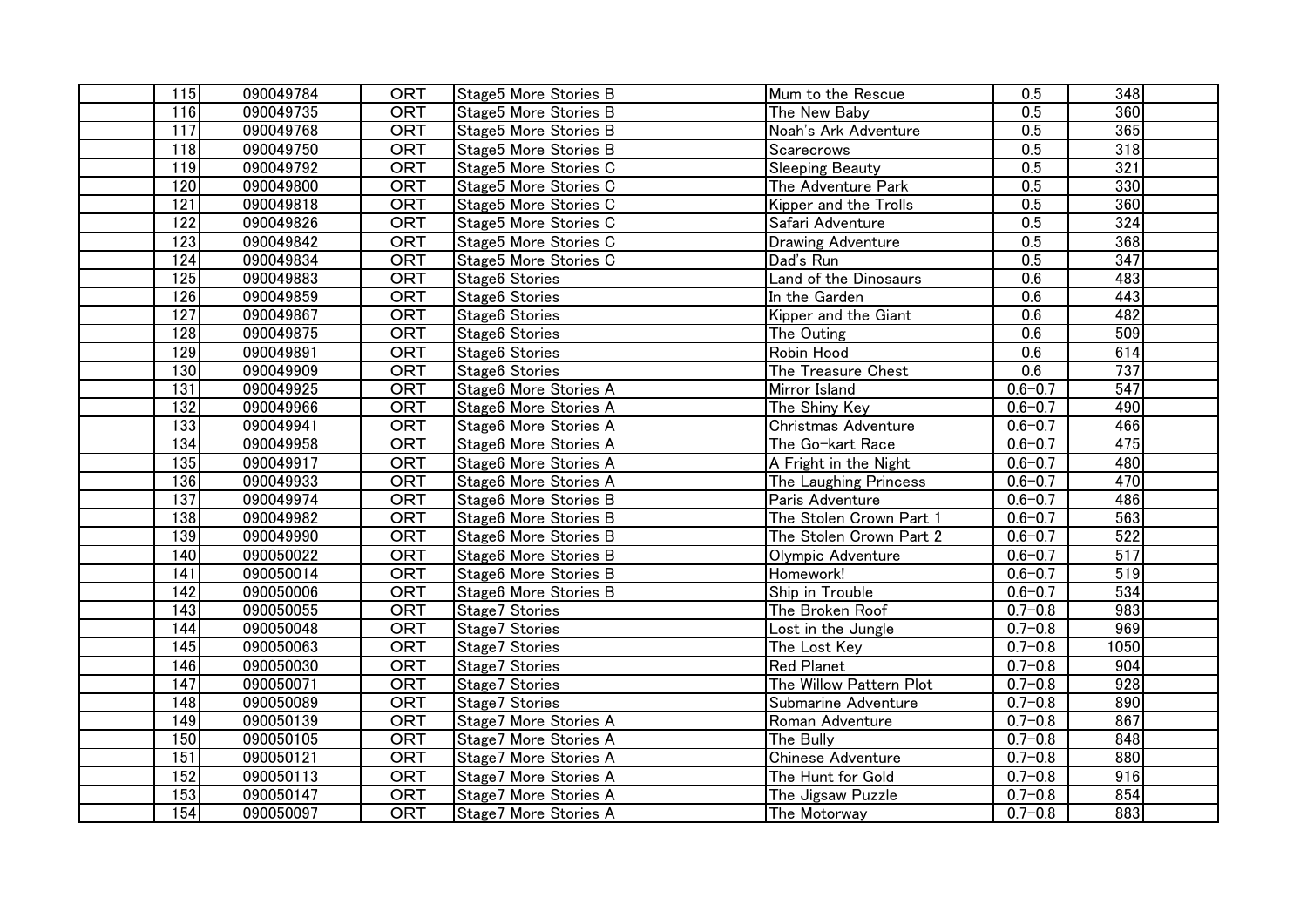| 155              | 090050154 | <b>ORT</b> | Stage7 More Stories B             | The Power Cut              | $0.7 - 0.8$ | 971  |
|------------------|-----------|------------|-----------------------------------|----------------------------|-------------|------|
| 156              | 090050162 | <b>ORT</b> | Stage7 More Stories B             | Australian Adventure       | $0.7 - 0.8$ | 889  |
| 157              | 090050170 | <b>ORT</b> | Stage7 More Stories B             | The Riddle Stone Part 1    | $0.7 - 0.8$ | 913  |
| 158              | 090050188 | <b>ORT</b> | Stage7 More Stories B             | The Riddle Stone Part 2    | $0.7 - 0.8$ | 932  |
| 159              | 090050196 | <b>ORT</b> | Stage7 More Stories B             | A Sea Mystery              | $0.7 - 0.8$ | 934  |
| 160              | 090050204 | ORT        | Stage7 More Stories B             | The Big Breakfast          | $0.7 - 0.8$ | 860  |
| 161              | 090050246 | <b>ORT</b> | Stage8 Stories                    | The Flying Carpet          | $0.9 - 1.0$ | 1034 |
| 162              | 090050212 | <b>ORT</b> | Stage8 Stories                    | The Kidnappers             | $0.9 - 1.0$ | 877  |
| 163              | 090050253 | <b>ORT</b> | Stage8 Stories                    | A Day in London            | $0.9 - 1.0$ | 890  |
| 164              | 090050238 | <b>ORT</b> | Stage8 Stories                    | The Rainbow Machine        | $0.9 - 1.0$ | 992  |
| 165              | 090050261 | <b>ORT</b> | Stage8 Stories                    | Victorian Adventure        | $0.9 - 1.0$ | 922  |
| 166              | 090050220 | <b>ORT</b> | Stage8 Stories                    | <b>Viking Adventure</b>    | $0.9 - 1.0$ | 914  |
| 167              | 090050329 | <b>ORT</b> | Stage8 More Stories A             | Egyptian Adventure         | $0.9 - 1.0$ | 1121 |
| 168              | 090050295 | <b>ORT</b> | Stage8 More Stories A             | Save Floppy!               | $0.9 - 1.0$ | 1248 |
| 169              | 090050279 | <b>ORT</b> | Stage8 More Stories A             | Pocket Money               | $0.9 - 1.0$ | 1266 |
| 170              | 090050287 | <b>ORT</b> | Stage8 More Stories A             | The Evil Genie             | $0.9 - 1.0$ | 1294 |
| 171              | 090050303 | <b>ORT</b> | Stage <sub>8</sub> More Stories A | What Was It Like?          | $0.9 - 1.0$ | 1239 |
| 172              | 090050311 | <b>ORT</b> | Stage8 More Stories A             | Flood!                     | $0.9 - 1.0$ | 1149 |
| $\overline{173}$ | 090050337 | <b>ORT</b> | Stage8 More Stories A 共通英文手引書     | Group/Guided Reading Notes |             |      |
| 174              | 090050451 | <b>ORT</b> | Stage9 More Stories A             | <b>Key Trouble</b>         | $1.0 - 1.4$ | 1278 |
| 175              | 090050402 | <b>ORT</b> | Stage9 More Stories A             | The Blue Eye               | $1.0 - 1.4$ | 1226 |
| 176              | 090050410 | <b>ORT</b> | Stage9 More Stories A             | Rescue!                    | $1.0 - 1.4$ | 1308 |
| 177              | 090050428 | <b>ORT</b> | Stage9 More Stories A             | Dutch Adventure            | $1.0 - 1.4$ | 1369 |
| 178              | 090050436 | <b>ORT</b> | Stage9 More Stories A             | The Finest in the Land     | $1.0 - 1.4$ | 1275 |
| 179              | 090050444 | <b>ORT</b> | Stage9 More Stories A             | The Flying Machine         | $1.0 - 1.4$ | 1278 |
| 180              | 090050345 | <b>ORT</b> | Stage9 Stories                    | <b>Green Island</b>        | $1.0 - 1.4$ | 1444 |
| 181              | 090050378 | <b>ORT</b> | Stage9 Stories                    | The Litter Queen           | $1.0 - 1.4$ | 1452 |
| 182              | 090050386 | <b>ORT</b> | Stage9 Stories                    | The Quest                  | $1.0 - 1.4$ | 1507 |
| 183              | 090050352 | <b>ORT</b> | Stage9 Stories                    | Storm Castle               | $1.0 - 1.4$ | 1386 |
| 184              | 090050360 | <b>ORT</b> | Stage9 Stories                    | Superdog                   | $1.0 - 1.4$ | 1490 |
| 185              | 090050394 | <b>ORT</b> | Stage9 Stories                    | Survival Adventure         | $1.0 - 1.4$ | 1468 |

## 本6冊+CD ※上記のレベルごとの6冊の本をまとめ、対応のCDをセットにしたもの

| チェック | <b>ISBN</b> | シリーズ(記号) | レベル                             | タイトル                               | <b>YL</b>   | 総語数        | メモ |
|------|-------------|----------|---------------------------------|------------------------------------|-------------|------------|----|
|      | 030213797   | ORT      | Stage1+ First Sentences         | <b>Oxford Reading Tree CD Pack</b> | 0.1         | 207        |    |
|      | 030213805   | ORT      | Stage1+ More First Sentences A  | <b>Oxford Reading Tree CD Pack</b> | $0.1 - 0.2$ | <b>219</b> |    |
|      | 030213813   | ORT      | Stage1+ More First Sentences B  | <b>Oxford Reading Tree CD Pack</b> | $0.1 - 0.2$ | 349        |    |
|      | 030213821   | ORT      | Stage 1+ More First Sentences C | <b>Oxford Reading Tree CD Pack</b> | $0.1 - 0.2$ | 215        |    |
|      | 030213839   | ORT      | Stage2 Stories                  | Oxford Reading Tree CD Pack        | 0.2         | 303        |    |